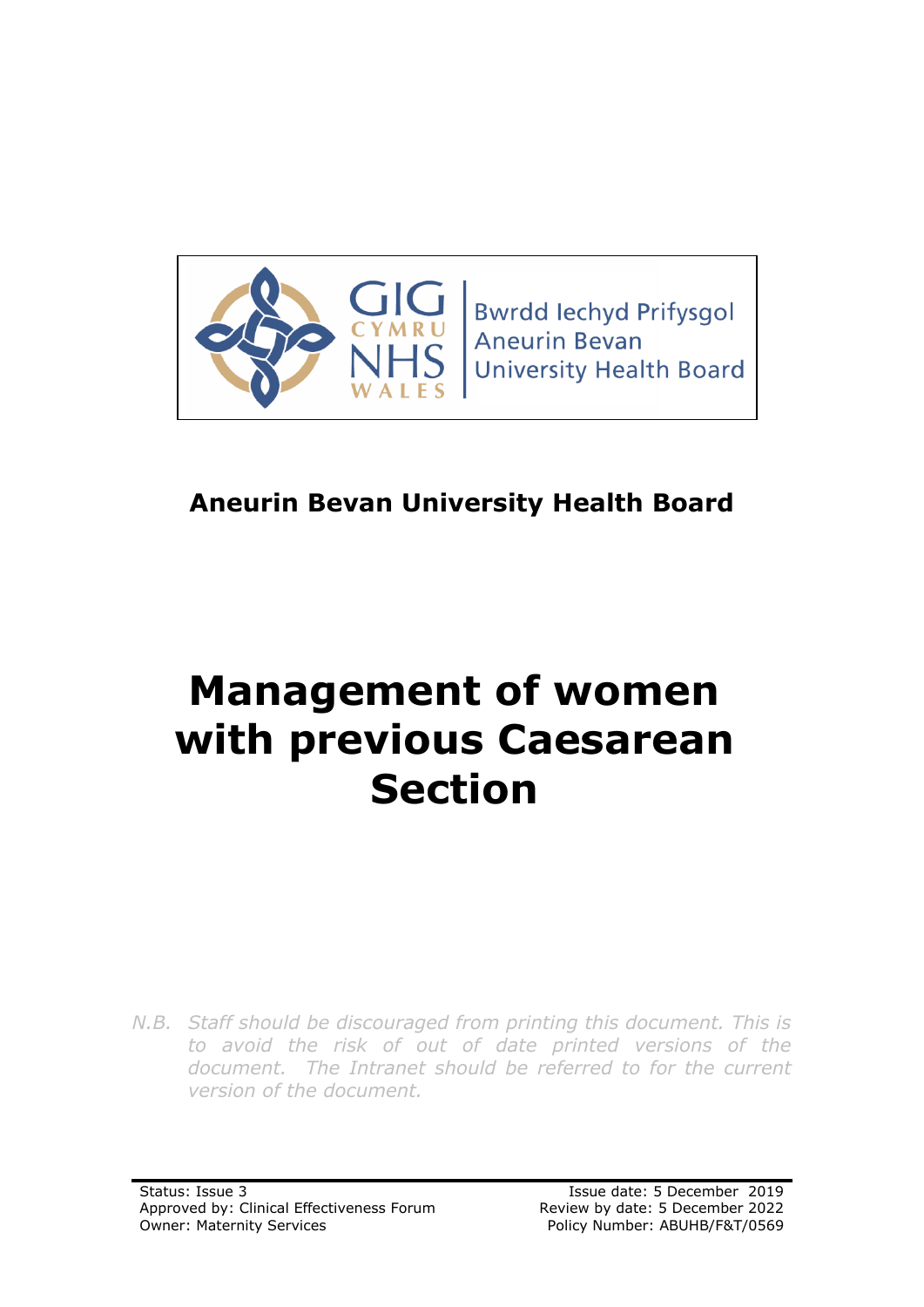#### **Contents:**

|              |                                                                       | 3 |
|--------------|-----------------------------------------------------------------------|---|
|              |                                                                       |   |
|              |                                                                       | 3 |
|              |                                                                       |   |
| 3            |                                                                       | 3 |
| 4            | Training.                                                             | З |
| $5^{\circ}$  |                                                                       |   |
| 6            | Main Body                                                             | 4 |
| 6.1          | Management of Care Following Caesarean Section  4                     |   |
|              | 6.2 Booking.                                                          |   |
|              |                                                                       | 5 |
|              |                                                                       |   |
| $\mathbf{7}$ |                                                                       |   |
|              | 7.1 Appendix 1 - Algorithm.                                           | 8 |
|              | 7.2 Appendix 2 - Having a Baby after a Caesarean Section Planning for |   |
|              | the Future leaflet                                                    | 9 |
|              |                                                                       |   |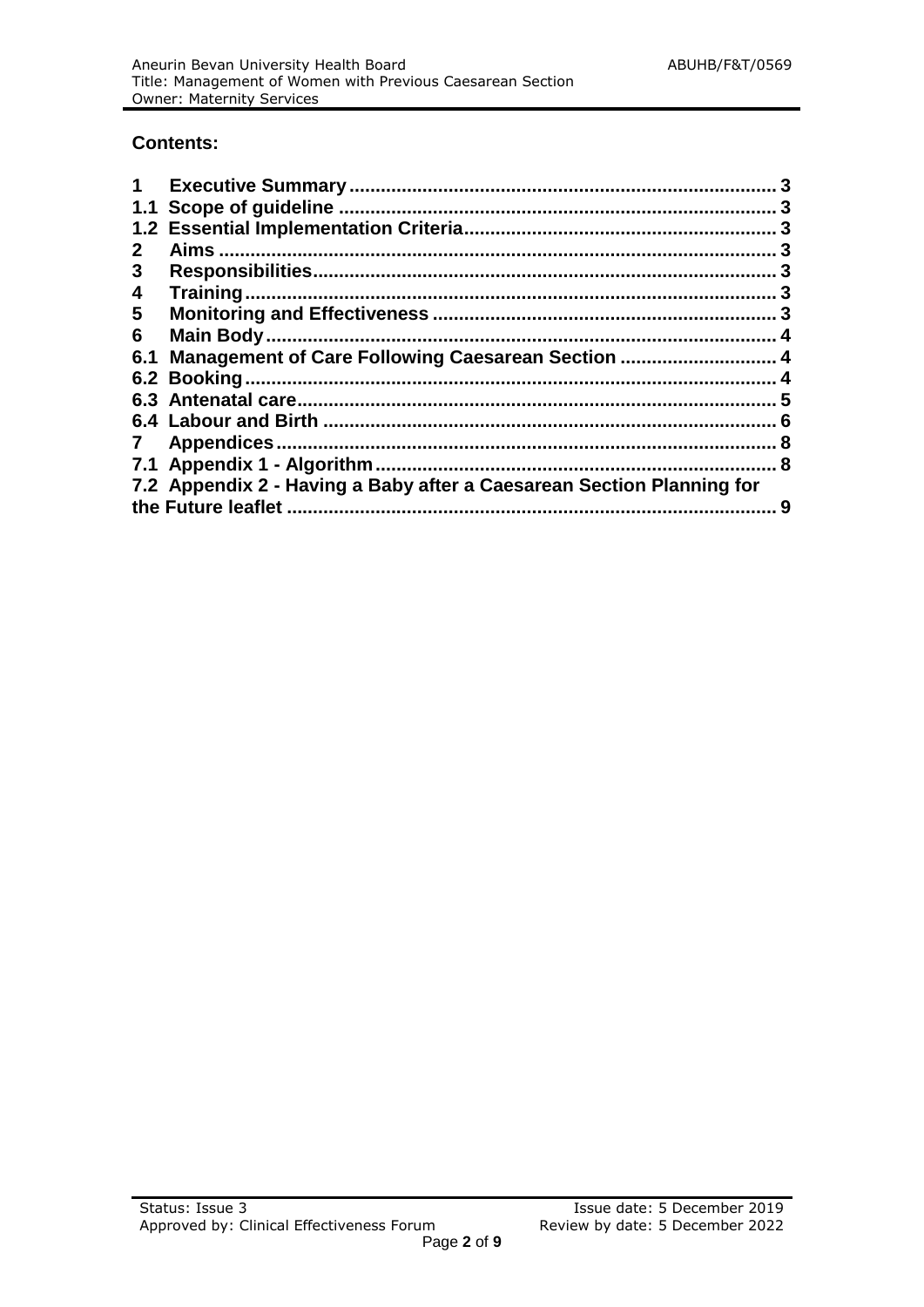# **1 Executive Summary**

Caesarean section rates in Wales, Scotland and Northern Ireland are higher than in England. In 2012-13 the caesarean section rate in Wales was 27.5% (RCOG 2015). There is a consensus (NICE 2011, RCOG 2015) that planned vaginal birth after caesarean section (VBAC) is a clinically safe choice for the majority of women with a single previous lower segment caesarean delivery. Health Boards in Wales are exploring ways to decrease the caesarean section rate and it is suggested that 72-75% of women agreeing to vaginal birth after caesarean section will succeed in achieving a normal birth. This guideline aims to support midwives and obstetricians when counselling and planning births for women who have had previous caesarean sections and to limit any escalation of the caesarean delivery rate and maternal morbidity associated with multiple caesarean deliveries.

## **1.1 Scope of guideline**

This guideline applies to all clinicians working within maternity services

#### **1.2 Essential Implementation Criteria**

Auditable standards are stated where appropriate

#### **2 Aims**

To provide support for clinical decision making

#### **3 Responsibilities**

The Maternity Management team

#### **4 Training**

Staff are expected to access appropriate training where provided. Training needs will be identified through appraisal and clinical supervision.

#### **5 Monitoring and Effectiveness**

Local service Improvement Plan will guide monitoring and effectiveness.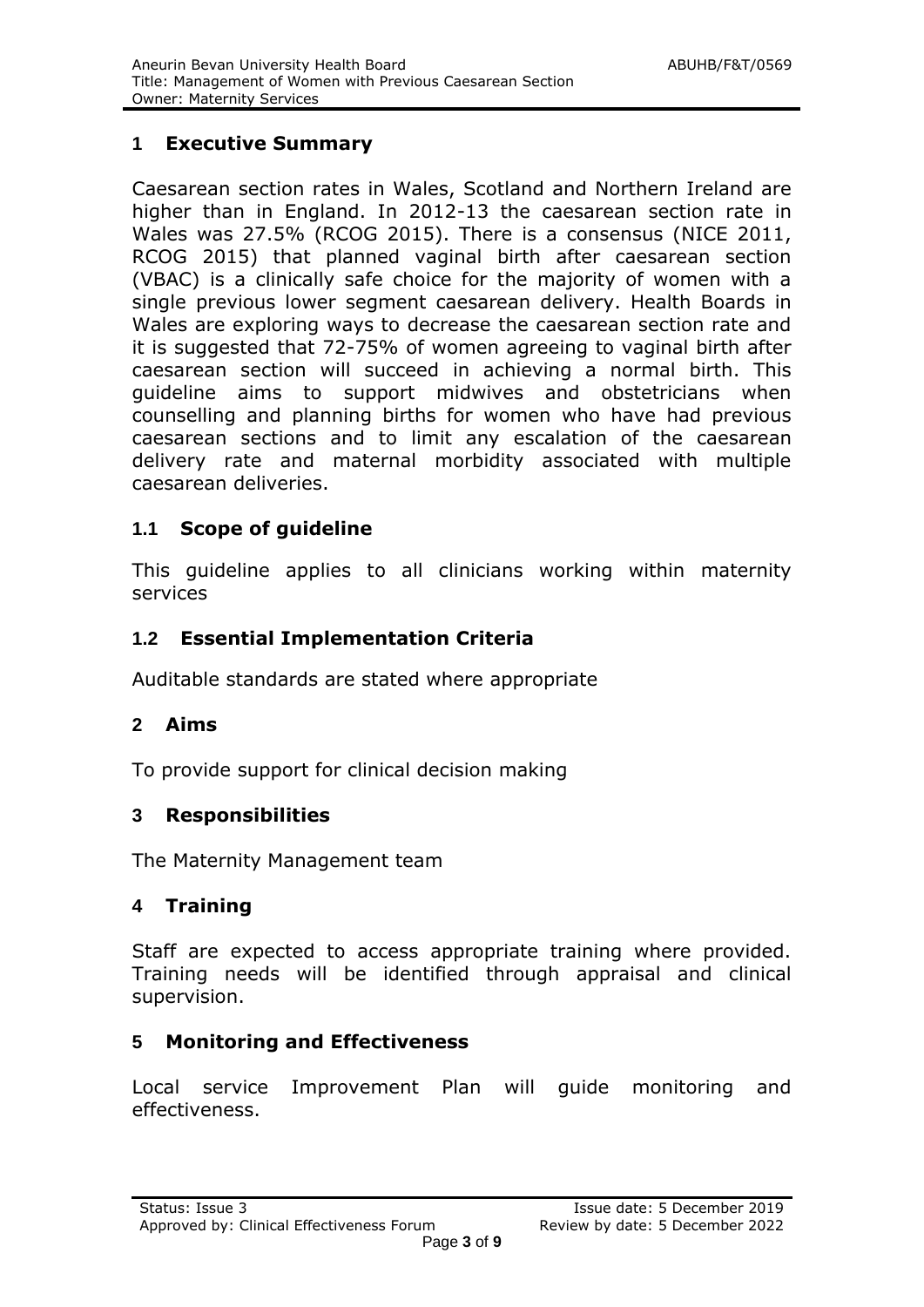*This policy has undergone an equality impact assessment screening process using the toolkit designed by the NHS Centre Equality & Human Rights. Details of the screening process for this policy are available from the policy owner.*

#### **6.1 Management of Care following Caesarean Section**

- Women who have a caesarean section should be debriefed, preferably by the attending obstetrician, re suitability for VBAC next pregnancy. The *Having a Baby after Caesarean Section – Planning for the Future* leaflet (Appendix2) should be given and discussed prior to discharge home.
- This suitability should be documented in the women's medical records, on the e-discharge, the maternity information system and in the caesarean section notes on ORMIS
- Surgical Site Infection information is now a mandatory field on CSC (new maternity database) and actions should be achieved prior to discharge home
- Community midwives should discuss suitability for VBAC on discharge to primary health care team and the Natural Childbirth after caesarean section leaflet (Appendix 3) should be given to women
- The GP should be informed of suitability for VBAC via e discharge, CSC discharge documentation and CWS.

## **6.2 Booking**

- Prior to the initial booking meeting, the midwife should access the Maternity information system to determine the woman's suitability for VBAC.
- At the initial booking appointment the midwife should discuss the pathway of care for previous caesarean section and provide the *Vaginal Birth after Caesarean Section* leaflet (Appendix 4). Discussions about birth choices should always be recorded in the records along with a copy of the VBAC form (Appendix 3).
- If VBAC is declined, the reasons, concerns and fears underlying the woman's request are explored, discussed and recorded and an appointment to see an obstetrician should be offered.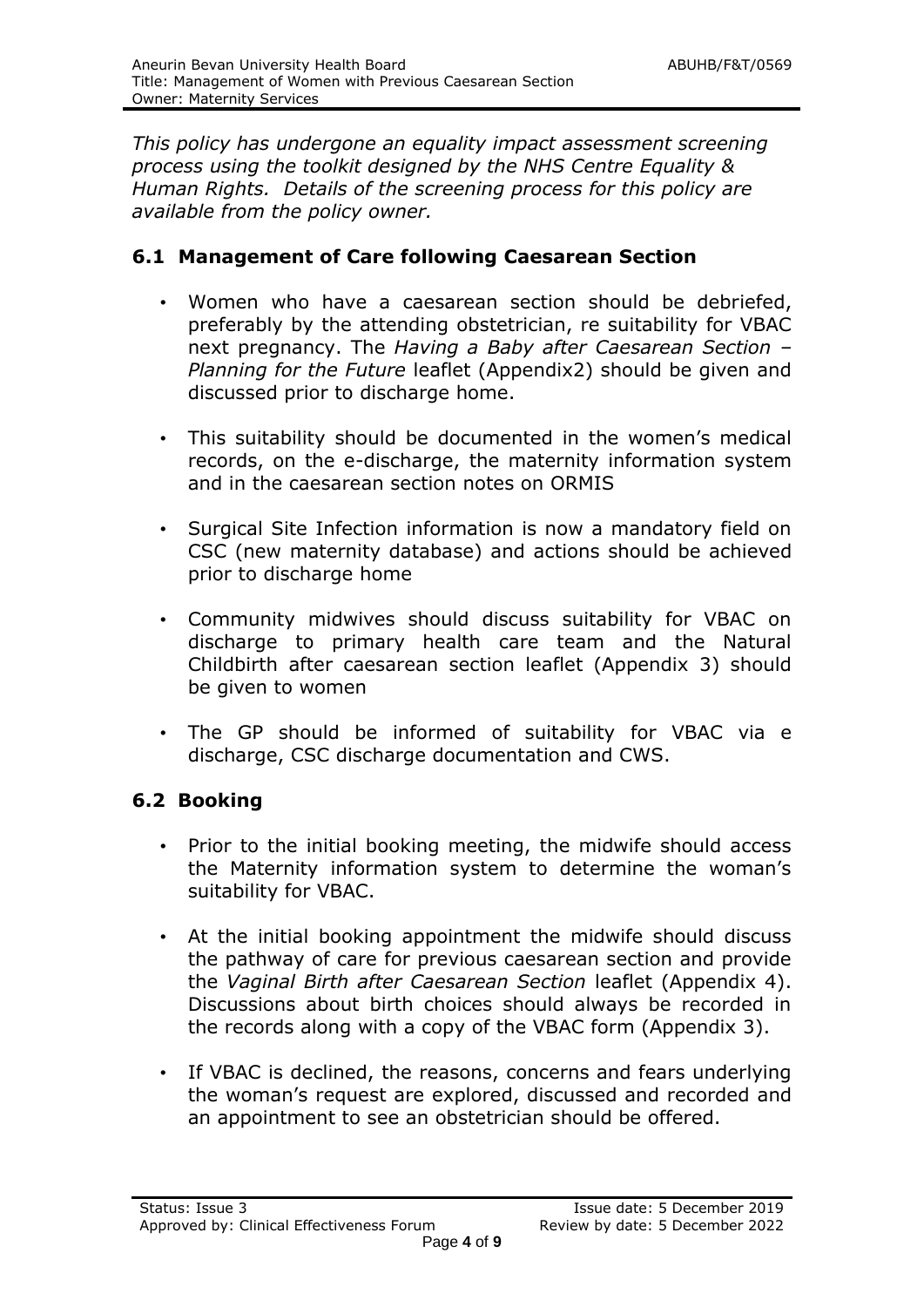- The woman will be booked for an appointment at 34-36 weeks, with her consultant obstetrician to discuss further management of care.
- If a VBAC is planned the woman will be reviewed again in a consultant led clinic at term
- Irrespective of mode of delivery, women should be advised to book for obstetric led care in an obstetric unit

# **Information for Staff**

- VBAC should be considered for women with one previous caesarean section, a single pregnancy with cephalic presentation at 37+ weeks gestation. Contraindications include previous uterine rupture or classical incision scar or those where vaginal birth is contraindicated irrespective of the presence or absence of a uterine scar. Complex cases require Consultant Obstetrician input in decision making. This includes women with more than one previous caesarean section. A cautious approach is required for women who are post dates, multiparous, with evidence of macrosomia, antepartum stillbirth or maternal age over 40 years (RCOG, 2015).
- The overall success rate for VBAC is 72 to 75%
- Approximately 25% of women attempting a VBAC will need an emergency caesarean delivery in labour
- A previous vaginal birth prior to caesarean section is a good indicator of a successful VBAC and increases the success rate up to 85-90%
- There is a 1 in 200 (0.5%) risk of scar rupture (RCOG 2015)
- Risk of scar rupture with induction
	- Non prostaglandin agents 8 per 1000
	- With use of prostaglandins  $-$  24 per 1000

## **6.3 Antenatal care**

 If the decision is made for a caesarean section the reasons should be clearly stated on the consent form, with any underlying reason for maternal request. A clearly documented plan should be in place for if labour occurs prior to the planned date for elective caesarean section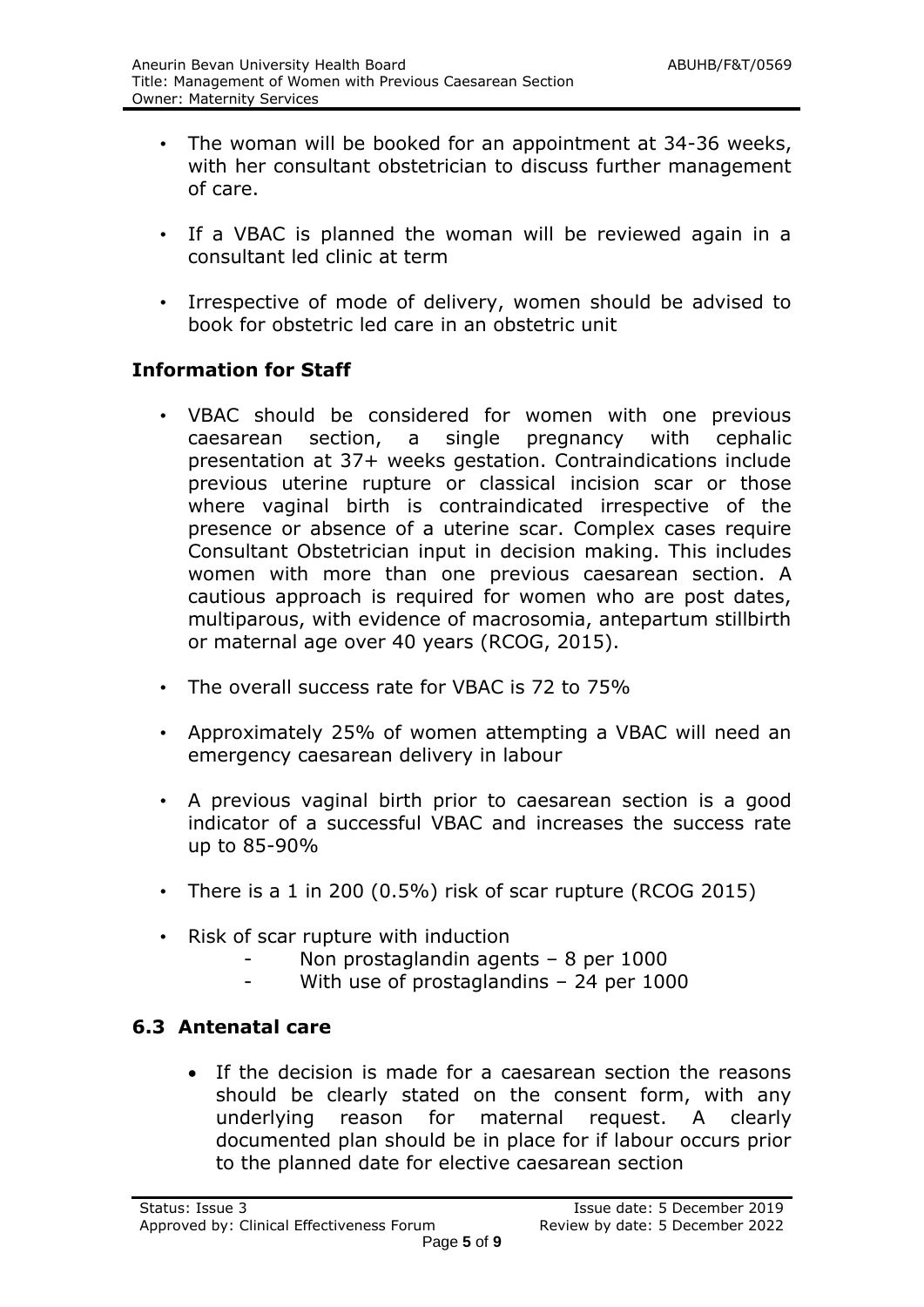- Women should be advised to report any scar pain, tenderness or vaginal bleeding during pregnancy
- If VBAC is agreed there should be no further medical intervention unless otherwise indicated
- If the pregnancy is progressing normally, induction of labour is offered at term  $+12$  days to maximise the opportunity for the spontaneous onset of labour. The Induction of labour protocol should be followed (see Labour ward guidelines)
- Women and healthcare professionals should be aware that with induction of labour the likelihood of uterine rupture/scar dehiscence is increased to 8 per 1000 when labour is induced with non prostaglandin agent and 24 per 1000 when labour is induced with prostaglandins
- A membrane sweep may be offered from 40+7 weeks of pregnancy in line with routine antenatal care guidance

#### **6.4 Labour & Birth**

- Labour should be managed with minimal intervention to optimise a normal outcome
- Birth should be planned at an obstetric unit with the availability of an obstetric theatre and onsite access to blood for transfusion. If birth in an obstetric unit is declined by the woman, her choices for birth should be discussed in detail to ensure that risks and limitations of the service are fully explored, thus enabling her to make an informed choice. A Supervisor of Midwives, Lead Midwife for Birth Centre/community or Consultant Midwife should be involved in the discussion
- IV Access should be obtained and blood samples for FBC and Group and Save sent
- One to one care with a midwife should be facilitated at all times in labour
- Continuous electronic fetal monitoring (STAN where appropriate) should be performed once labour is established (Fetal distress has been reported to precede uterine rupture)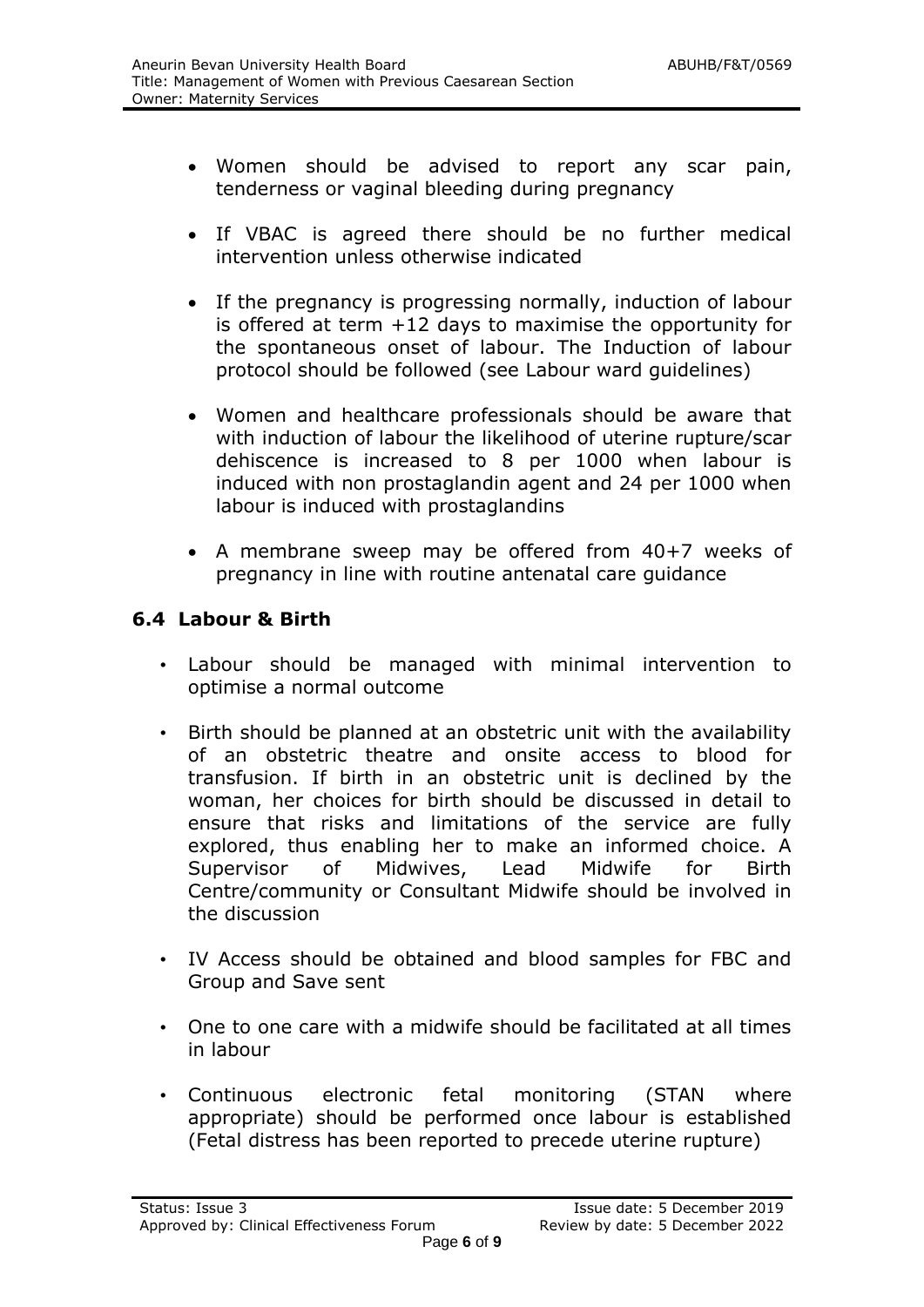- Meticulous monitoring of progress of labour. Concerns with progress of labour should be reported to the obstetric registrar/consultant on call for labour ward
- The use of Syntocinon to augment poor progress or secondary arrest must be discussed with the Consultant Obstetrician. The guidance for the use of Syntocinon in VBAC is identical to the guidelines for its use with any other labour
- Epidural analgesia is available on request; however, increased pain may indicate uterine rupture
- Regular maternal observations including blood pressure, pulse, respiratory rate and temperature should be recorded at the standard frequency for normal labour, unless otherwise indicated
- All staff should be aware of the classical symptoms of scar rupture – pain, scar tenderness, bleeding PV, maternal tachycardia, hypotension, altered contraction pattern and fetal distress. Post partum scar palpation is not required

#### **References**

National Institute for Health and Clinical Excellence (2011) *Caesarean section - NICE clinical guideline 132.* Manchester: NICE

Royal College of Obstetricians and Gynaecologists (2015) *Birth after Previous Caesarean Section – Green Top Guideline number 45* London: RCOG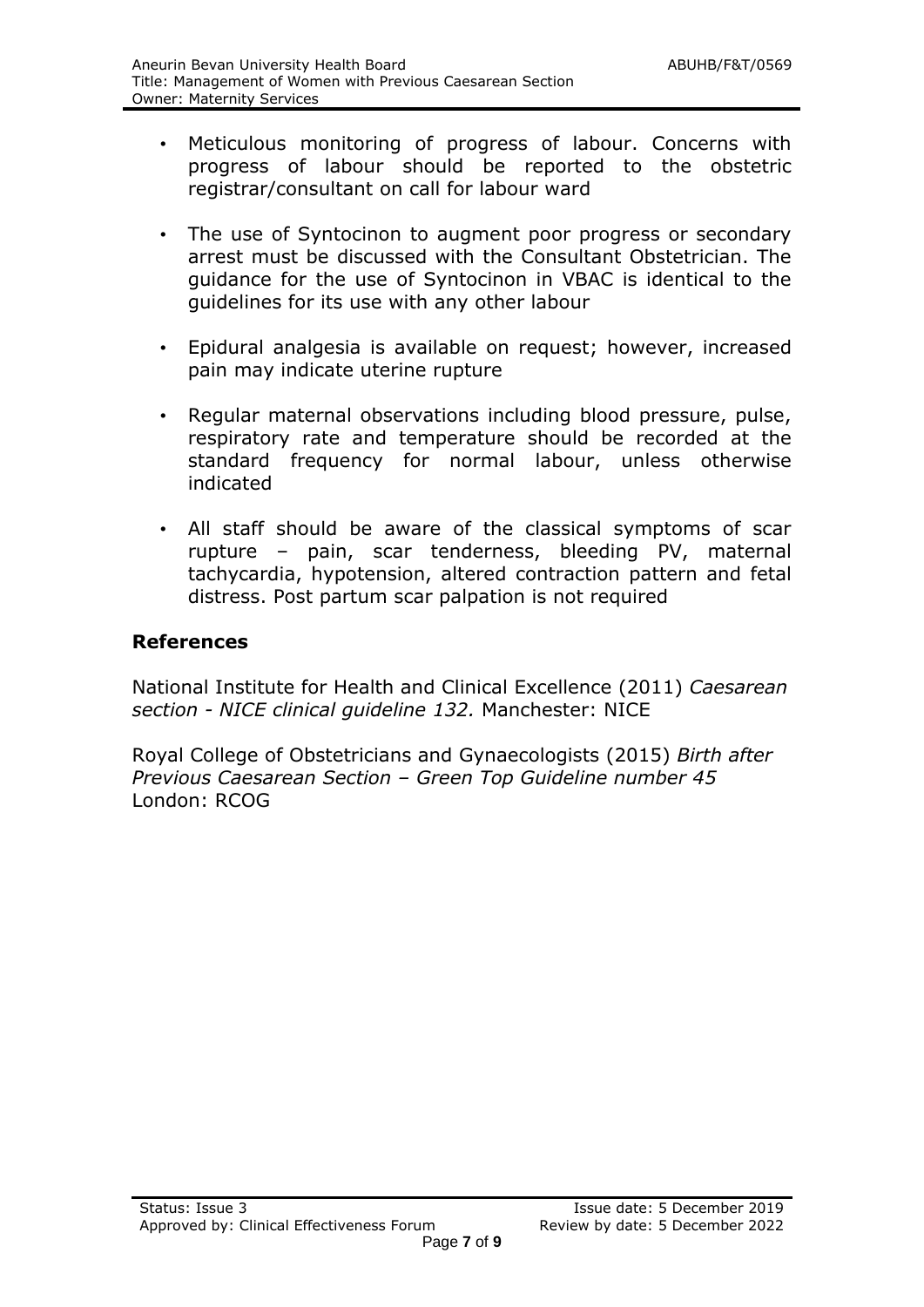#### **7 Appendices**

#### **Appendix 1** - **Algorithm for Management of women with previous Caesarean Section**